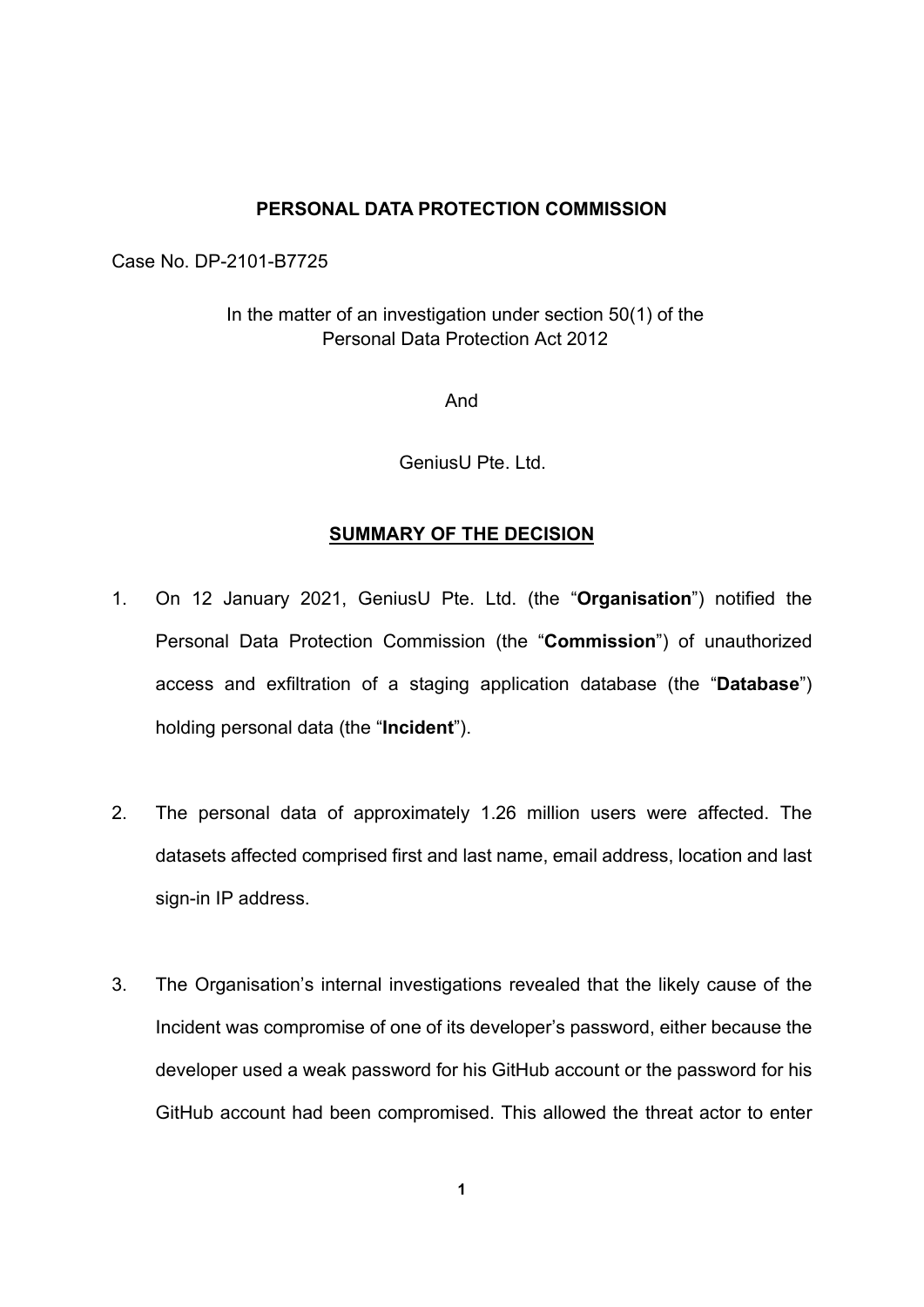the Organisation's GitHub environment. As the Organisation had stored the login credentials to the Database in the codebase in its GitHub environment, the threat actor was able to gain access to and exfiltrate personal data stored in the Database.

- 4. The Organisation took the following remedial measures after the Incident:
	- a. Rotated the credentials of the Database;
	- b. Removed all hard-coded credentials from the codebase;
	- c. Purged all existing website sessions;
	- d. Removed all personal data from non-production environment servers,
	- e. Implemented multi-factor authentication on all work-related accounts;
	- f. Implemented a standardised cyber security policy and related procedures for all staff; and
	- g. Notified users and the GDPR data authority (Ireland) of the Incident.
- 5. The Commission accepted the Organisation's request for this matter to be handled under the Commission's expedited breach decision procedure. This meant that the Organisation had voluntarily provided and unequivocally admitted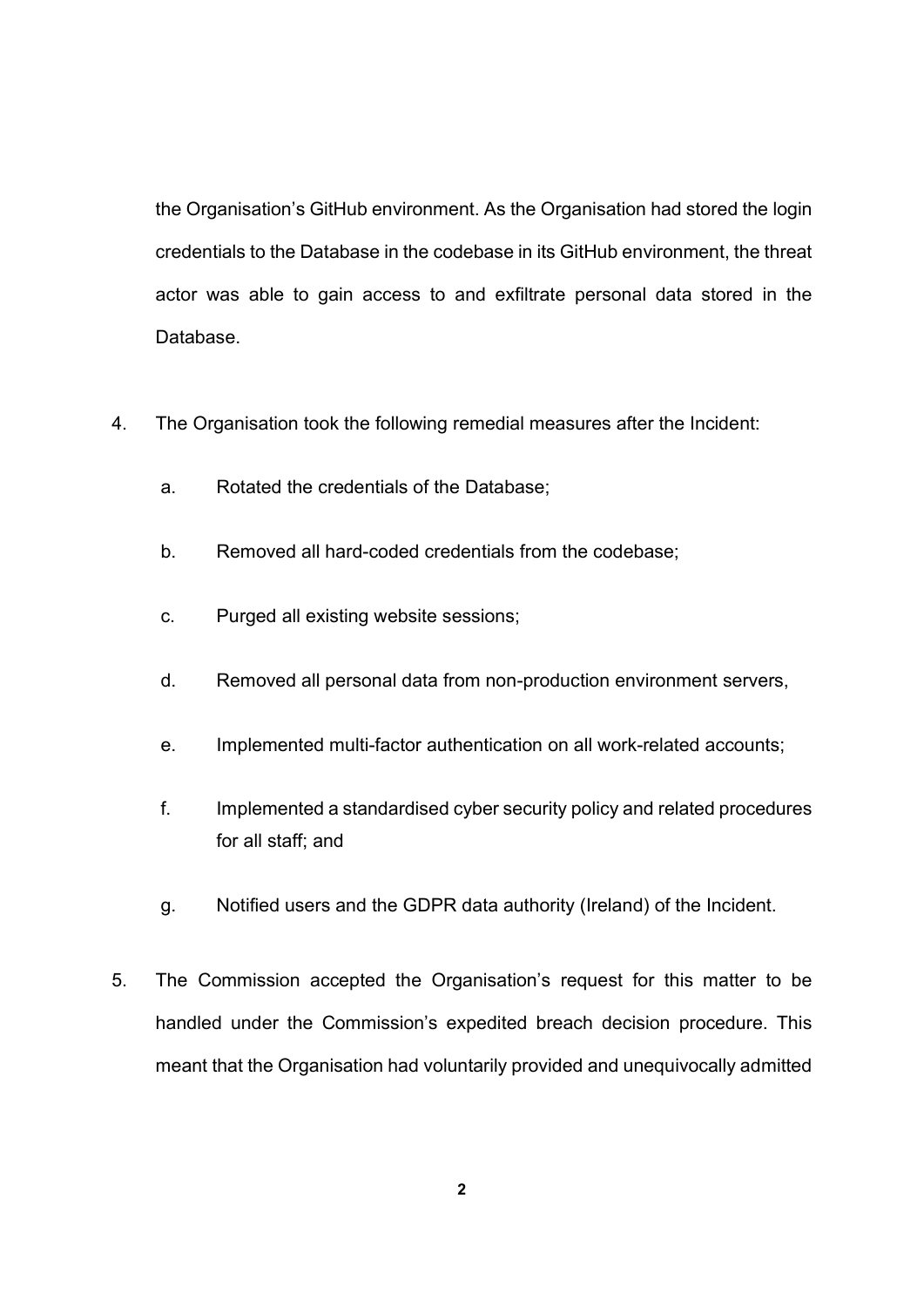to the facts set out in this decision. The Organisation also admitted that it was in breach of section 24 of the Personal Data Protection Act (the "PDPA").

- 6. Based on its admissions, the Organisation had breached the Protection Obligation by:
	- a. Storing credentials for the Database in the codebase in its GitHub environment. This meant that once the threat actor was able to access the GitHub environment, he was able to discover the credentials to access personal data stored in the Database; and
	- b. Storing actual personal data in the Database that was in a nonproduction (testing) environment, which are usually not as secure as production environments. Actual personal data should not be stored in testing environments, which are known to be less secure.
- 7. In the circumstances, the Organisation is found to be in breach of section 24 of the PDPA.
- 8. Having considered the circumstances set out above and the factors listed at section 48J(6) of the PDPA and the circumstances of the case, including (i) the Organisation's upfront voluntary admission of liability which significantly reduced